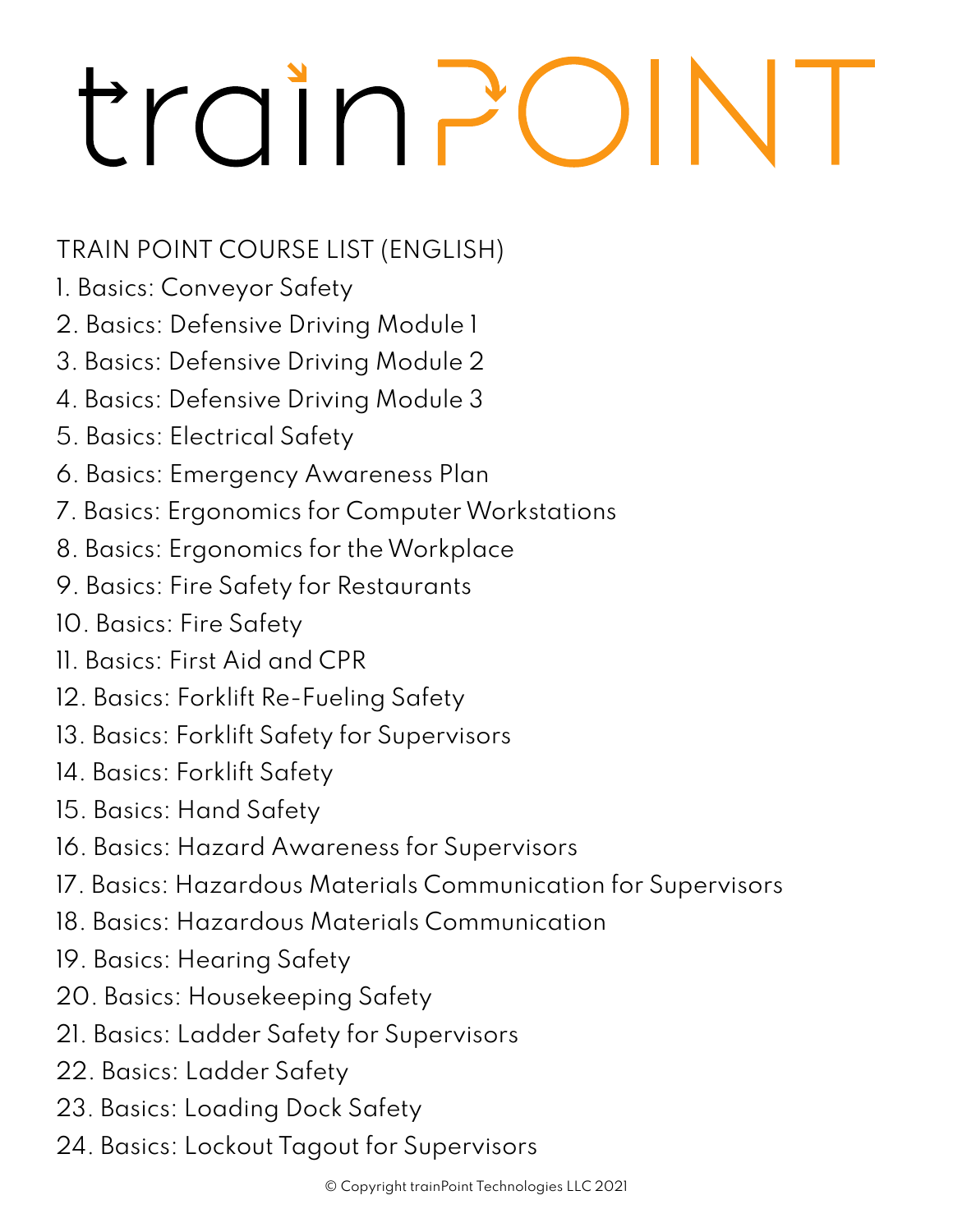- 25. Basics: Lockout Tagout Safety
- 26. Basics: Machine Guarding Safety
- 27. Basics: Material Safety Data Sheets
- 28. Basics: New Worker Safety Orientation
- 29. Basics: Office Safety
- 30. Basics: Personal Protective Equipment for Supervisors
- 31. Basics: Personal Protective Equipment
- 32. Basics: Power Tool Safety for Supervisors
- 33. Basics: Power Tool Safety
- 34. Basics: Safe Lifting Procedures for Supervisors
- 35. Basics: Safe Lifting Procedures
- 36. Basics: Safety Flammable Liquids
- 37. Basics: Slips, Trips, and Falls for Supervisors
- 38. Basics: Slips, Trips, and Falls
- 39. Basics: Warehouse Safety
- 40. DOT: Hazardous Materials Transportation Classification
- 41. DOT: Hazardous Materials Transportation Loading and Unloading
- 42. DOT: Hazardous Materials Transportation Shipping Papers
- 43. DOT: HazMat Transportation General Awareness
- 44. DOT: HazMat Transportation Marking, Labeling, and Placarding
- 45. DOT: Transportation Procedures for HazMat Transporters
- 46. DOT: Transportation Requirements for Shippers
- 47. DOT: Transportation Security Requirements
- 48. Energy: Electrical Safety for Emergency Responders
- 49. Energy: Explosive Regulation Guidelines
- 50. Energy: Explosive Train Assembly Procedures
- 51. Energy: Explosive Use Procedures
- 52. Energy: Hydrogen Sulfide Control Procedures
- 53. Energy: Pipestop and V-Door Control Procedures
- 54. Energy: Pressure Safety Procedures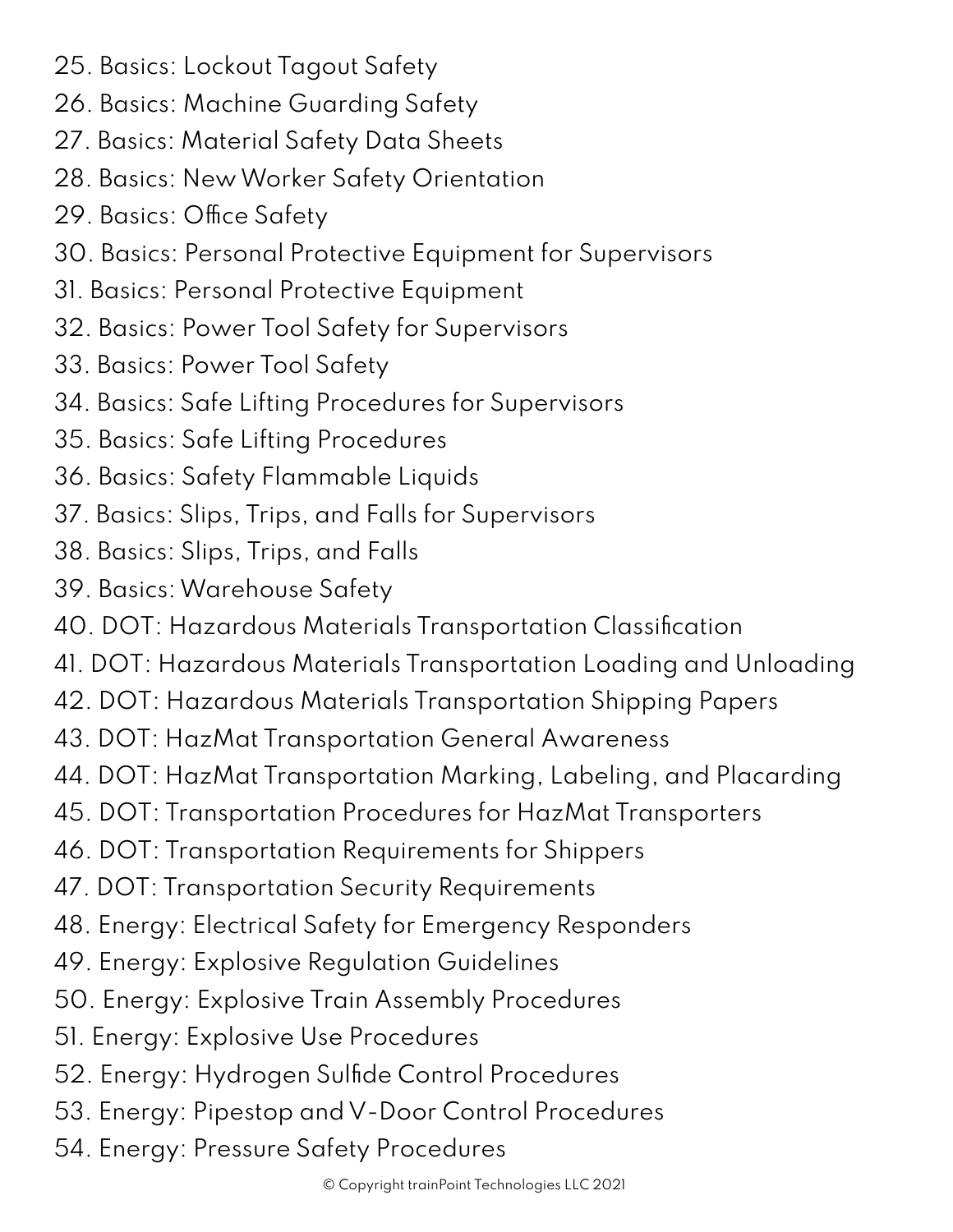- 55. Energy: Radioactive Densometers Procedures
- 56. Energy: Wellsite Visitor Guidelines
- 57. Energy: Worksite Radiation Control Procedures
- 58. Energy: Worksite Waste Reduction Procedures
- 59. Enviro: Hazardous Waste Management Requirements
- 60. Enviro: Pollution Prevention Program Guidelines
- 61. Enviro: Process Safety Management Procedures
- 62. Enviro: US Environmental Regulation Guidelines
- 63. ESH: At Work Contractor Part 1
- 64. ESH: At Work Contractor Part 2
- 65. HAZWOPER: Decontamination
- 66. HAZWOPER: Emergency Response Spill Control
- 67. HAZWOPER: Environmental Regulations Overview
- 68. HAZWOPER: Fire and Explosion Safety
- 69. HAZWOPER: Hazard Communication
- 70. HAZWOPER: PPE and Respiratory Protection
- 71. HAZWOPER: Site Control
- 72. HAZWOPER: Site Safety
- 73. HAZWOPER: Toxicology
- 74. HAZWOPER: Working in Extreme Temperatures
- 75. HR: Behavior Based Safety Program for Supervisors
- 76. HR: Conducting Performance Appraisals
- 77. HR: Drug Free Workplace Procedures
- 78. HR: HIPAA for Healthcare Plans and Employers
- 79. HR: HIPAA for Healthcare Providers
- 80. HR: Job Safety Analysis Procedures
- 81. HR: OSHA Investigations and Inspections Guidelines
- 82. HR: Safety Committee Development Procedures
- 83. HR: Safety Committee Operation Procedures
- 84. HR: Sexual Harassment Case Studies for CA Supervisors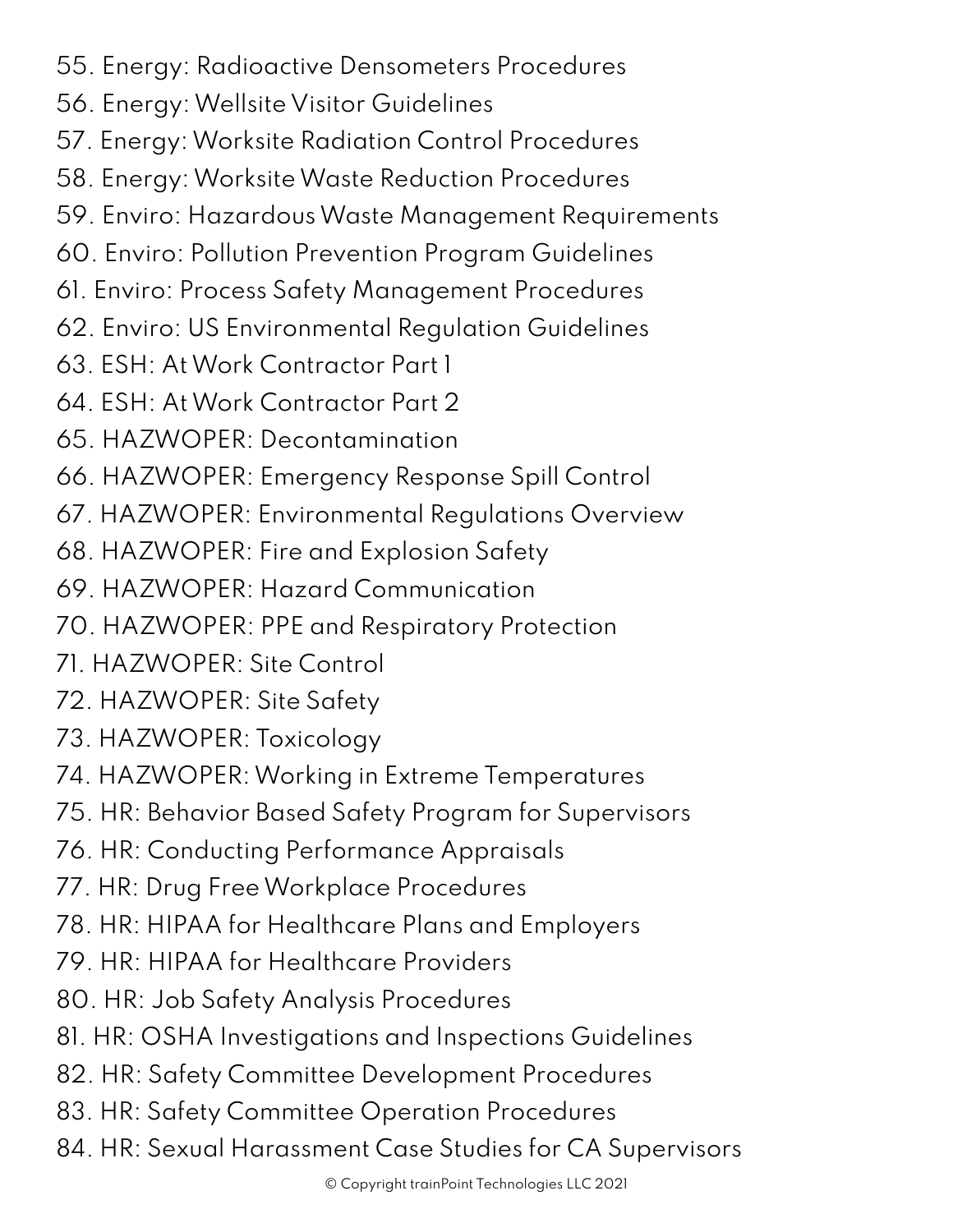- 85. HR: Sexual Harassment for California Supervisors
- 86. HR: Sexual Harassment Prevention Procedures
- 87. HR: Sexual Harassment Prevention Refresher
- 88. HR: Stress Management Guidelines
- 89. HR: Workplace Discrimination Prevention Guidelines
- 90. HR: Workplace Diversity Guidelines
- 91. HR: Workplace Violence Control Procedures
- 92. Safety: Accident Investigation
- 93. Safety: Accident Recordkeeping Guidelines
- 94. Safety: Asbestos Awareness Guidelines
- 95. Safety: Asbestos Standards for Construction
- 96. Safety: Back Protection Lifting Procedures
- 97. Safety: Bloodborne Pathogen Procedures
- 98. Safety: Bloodborne Pathogen Procedures Refresher
- 99. Safety: Chemical and Biological Terrorism Hazards
- 100. Safety: Chemical Fire Identification Guidelines
- 101. Safety: Chemical Spill Control Procedures
- 102. Safety: Compressed Gas Procedures
- 103. Safety: Confined Space Entry Procedures Construction Industry
- 104. Safety: Confined Space Entry Procedures General Industry
- 105. Safety: Cranes and Derricks Construction
- 106. Safety: Defensive Driving Procedures
- 107. Safety: Design for Environment
- 108. Safety: Electrical Hazard Procedures
- 109. Safety: Electrical Safety for Construction
- 110. Safety: Emergency Evacuation Procedures
- 111. Safety: Emergency Plan and Evacuation Procedures
- 112. Safety: Emergency Plan and Evacuation Procedures Refresher
- 113. Safety: Ergonomics Control Procedures
- 114. Safety: Ergonomics Management for Supervisors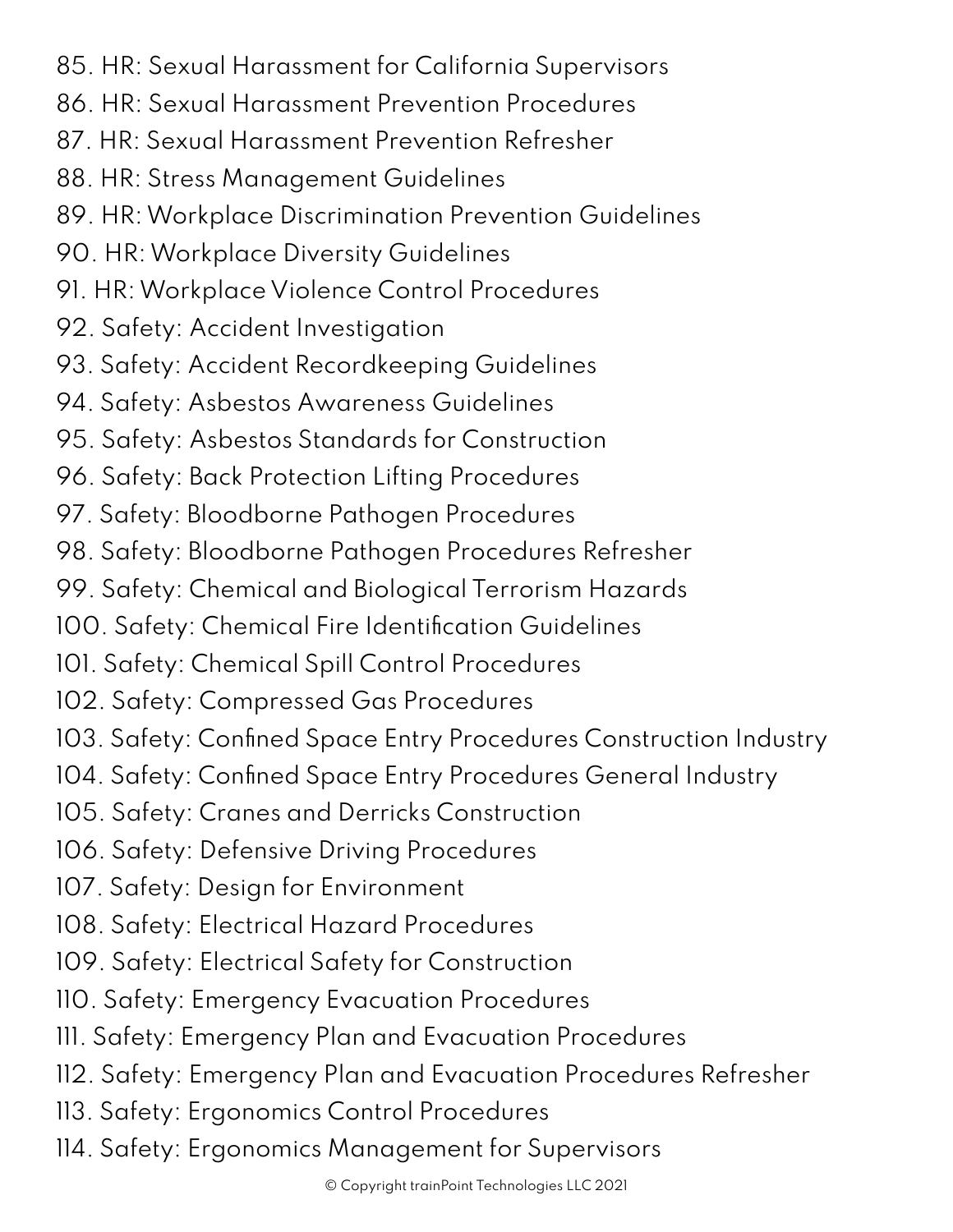- 115. Safety: Excavation Safety
- 116. Safety: Fall Protection Procedures for Construction
- 117. Safety: Fall Protection Procedures
- 118. Safety: Fire Prevention and Control
- 119. Safety: First Aid, CPR Principles and Procedures
- 120. Safety: General Construction Guidelines
- 121. Safety: General Worksite Hazard Control Procedures
- 122. Safety: Hand Safety
- 123. Safety: Hazard Communication Requirements
- 124. Safety: Hearing Conservation Procedures
- 125. Safety: Heat and Cold Stress Control Procedures
- 126. Safety: Hoisting and Rigging Procedures
- 127. Safety: Indoor Air Quality Control for Supervisors
- 128. Safety: Indoor Crane Sling Procedures
- 129. Safety: Injury and Illness Prevention Program Requirements
- 130. Safety: Job Safety Analysis Procedures for Supervisors
- 131. Safety: Laboratory Radiation Control Procedures
- 132. Safety: Laboratory Safety Procedures
- 133. Safety: Ladder and Scaffolding Requirements
- 134. Safety: Large Chemical Spill Control Procedures
- 135. Safety: Laser Operation Requirements
- 136. Safety: Lead Awareness Guidelines
- 137. Safety: Lockout Tagout Control Procedures
- 138. Safety: Lockout Tagout Control Procedures Refresher
- 139. Safety: Machine Guarding Control Procedures
- 140. Safety: Material Handling and Storage Procedures
- 141. Safety: Office Hazard Control Procedures
- 142. Safety: Onsite Decontamination Procedures
- 143. Safety: Personal Protective Equipment Procedures
- 144. Safety: Personal Protective Equipment Procedures Refresher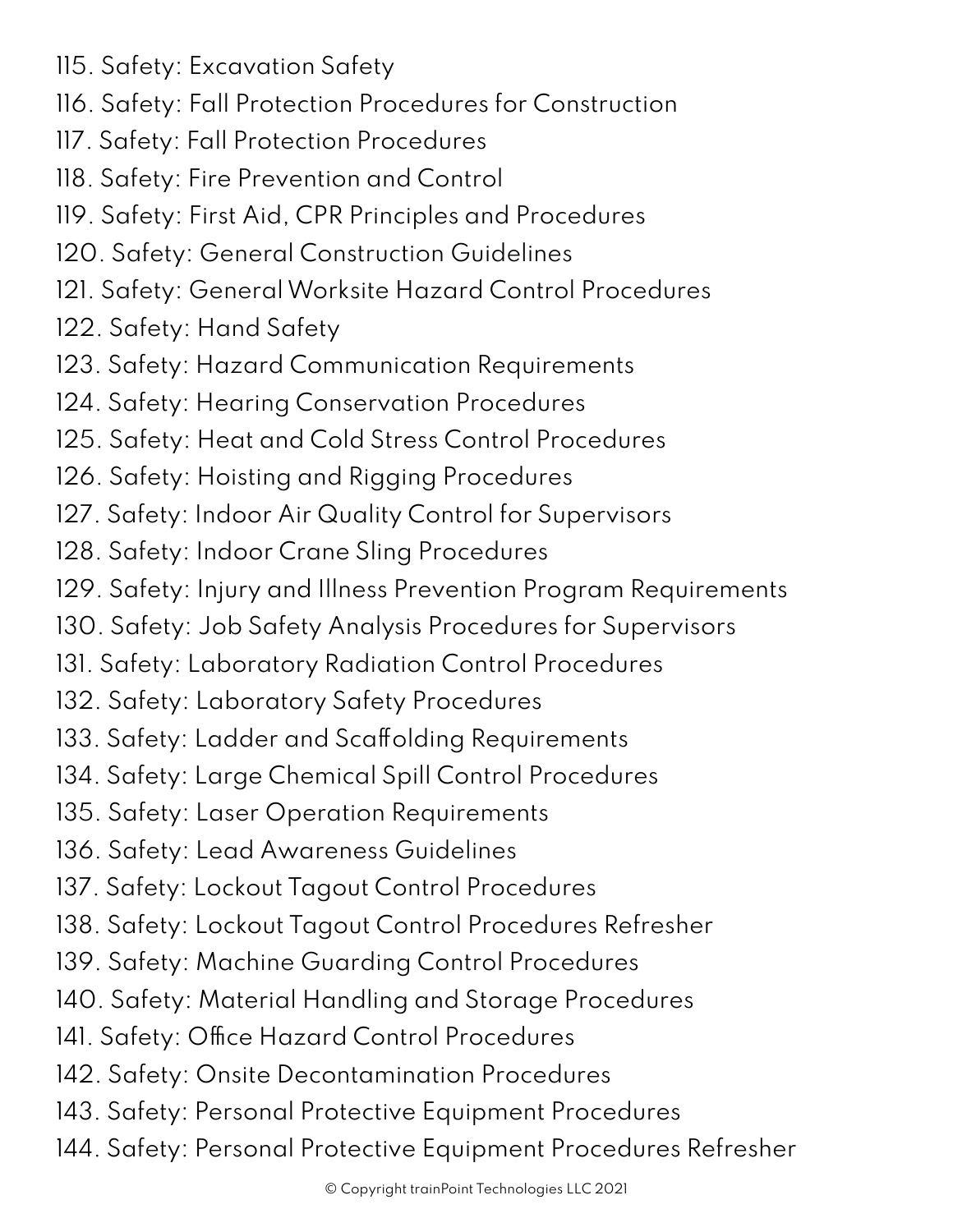- 145. Safety: Power Tool Operation Procedures
- 146. Safety: Powered Industrial Truck Procedures
- 147. Safety: Respiratory Protection Procedures
- 148. Safety: Risk Management Control Guidelines
- 149. Safety: Risk Management Evaluation Guidelines
- 150. Safety: Risk Management Hazard Identification Guidelines
- 151. Safety: Safety Data Sheet
- 152. Safety: Scaffolding in Construction
- 153. Safety: Slips, Trips, and Falls
- 154. Safety: Toxicology Principles
- 155. Safety: Welding and Cutting in Construction
- 156. Safety: Welding
- 157. Safety: Winter Driving Procedures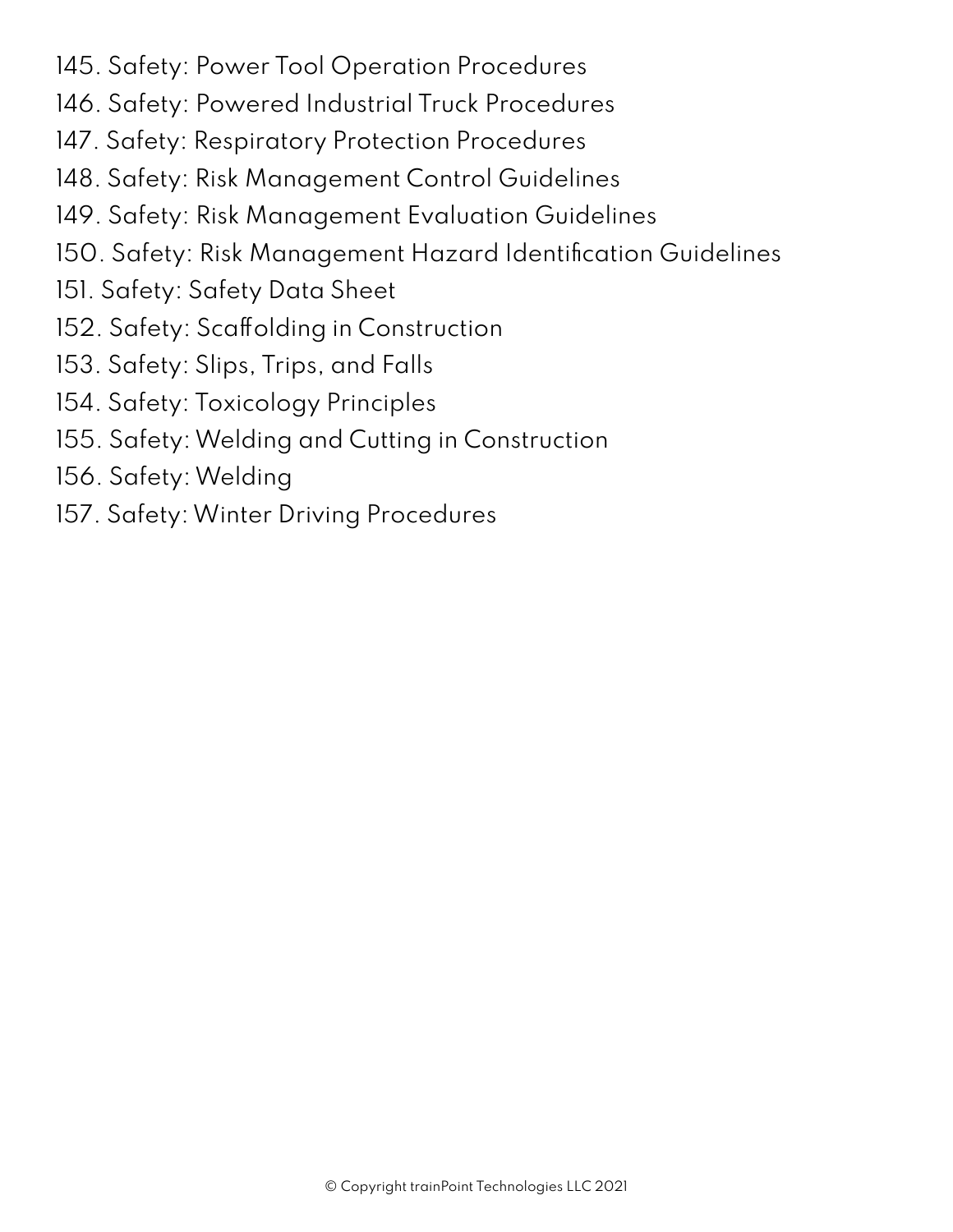## trainP  $\overline{\phantom{a}}$

## TRAIN POINT COURSE LIST (SPANISH)

- 1. Basics: Conveyor Safety
- 2. Basics: Defensive Driving Module 1
- 3. Basics: Defensive Driving Module 2
- 4. Basics: Defensive Driving Module 3
- 5. Basics: Electrical Safety
- 6. Basics: Emergency Awareness Plan
- 7. Basics: Ergonomics for Computer Workstations
- 8. Basics: Ergonomics for the Workplace
- 9. Basics: Fire Safety for Restaurants
- 10. Basics: First Aid and CPR
- 11. Basics: Forklift Re-Fueling Safety
- 12. Basics: Forklift Safety
- 13. Basics: Hand Safety
- 14. Basics: Hazardous Materials Communication
- 15. Basics: Hearing Safety
- 16. Basics: Housekeeping Safety
- 17. Basics: Ladder Safety
- 18. Basics: Loading Dock Safety
- 19. Basics: Lockout Tagout Safety
- 20. Basics: Machine Guarding Safety
- 21. Basics: Material Safety Data Sheets
- 22. Basics: New Worker Safety Orientation
- 23. Basics: Office Safety
- 24. Basics: Personal Protective Equipment